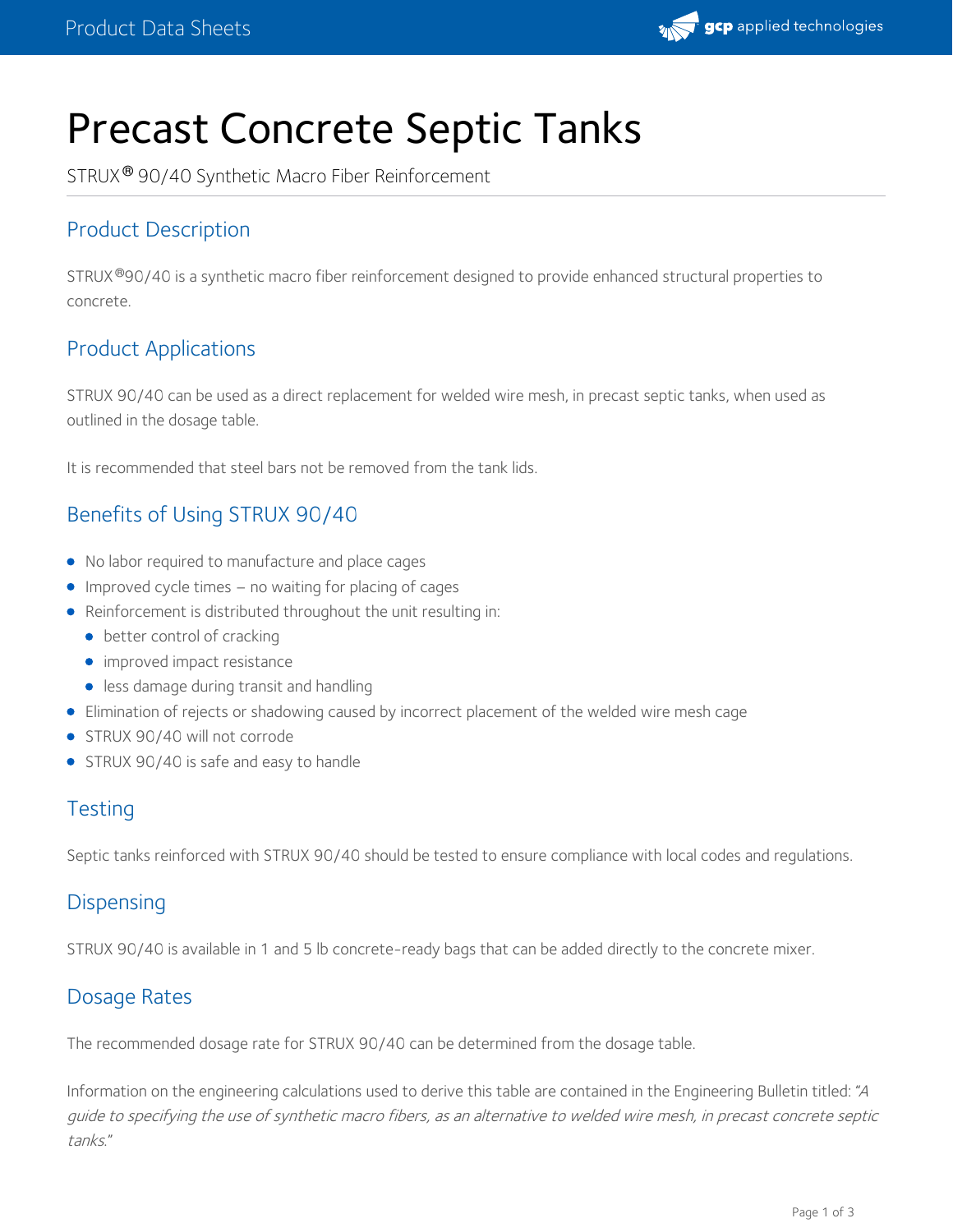



# STRUX 90/40 Fiber Reinforcement Dosage Rate Table (fc' = 4,000 psi)

## Average residual strength, ARS, to match performance of steel mesh

6 in. x 6 in.

|                      | W1.4               |                                  |                               | W <sub>2</sub> |                                  |                               |
|----------------------|--------------------|----------------------------------|-------------------------------|----------------|----------------------------------|-------------------------------|
|                      | Gauge: 10/10       | As (in. <sup>2</sup> /ft): 0.028 |                               | Gauge: 8/8     | As (in. <sup>2</sup> /ft): 0.040 |                               |
| Wall thickness (in.) | <b>Steel Ratio</b> | ARS (psi)                        | STRUX 90/40 wf<br>$(lb/yd^3)$ | Steel Ratio    | ARS (psi)                        | STRUX 90/40 wf<br>$(lb/yd^3)$ |
| 200                  | 0.12%              | 168                              | 3.75                          | 0.17%          | 240                              | 5.75                          |
| 2.25                 | 0.10%              | 150                              | 3.50                          | 0.15%          | 213                              | 5.00                          |
| 2.50                 | 0.09%              | 150                              | 3.50                          | 0.13%          | 192                              | 4.25                          |
| 2.75                 | 0.08%              | 150                              | 3.50                          | 0.12%          | 175                              | 4.00                          |
| 3.00                 | 0.08%              | 150                              | 3.50                          | 0.11%          | 160                              | 3.75                          |
| 3.25                 | 0.07%              | 150                              | 3.50                          | 0.10%          | 150                              | 3.50                          |
| 3.50                 | 0.07%              | 150                              | 3.50                          | 0.10%          | 150                              | 3.50                          |
| 3.75                 | 0.06%              | 150                              | 3.50                          | 0.09%          | 150                              | 3.50                          |
| 4.00                 | 0.06%              | 150                              | 3.50                          | 0.08%          | 150                              | 3.50                          |
|                      |                    |                                  |                               |                |                                  |                               |

|                      | W <sub>2.9</sub>   |                     |                               | W <sub>4</sub> |                     |                               |  |
|----------------------|--------------------|---------------------|-------------------------------|----------------|---------------------|-------------------------------|--|
|                      | Gauge: 6/6         | As (in.2/ft): 0.058 |                               | Gauge: 4/4     | As (in.2/ft): 0.080 |                               |  |
| Wall thickness (in.) | <b>Steel Ratio</b> | ARS (psi)           | STRUX 90/40 wf<br>$(lb/yd^3)$ | Steel Ratio    | ARS (psi)           | STRUX 90/40 wf<br>$(lb/yd^3)$ |  |
| 2.00                 | 0.24%              | 348                 | 10.00                         |                |                     |                               |  |